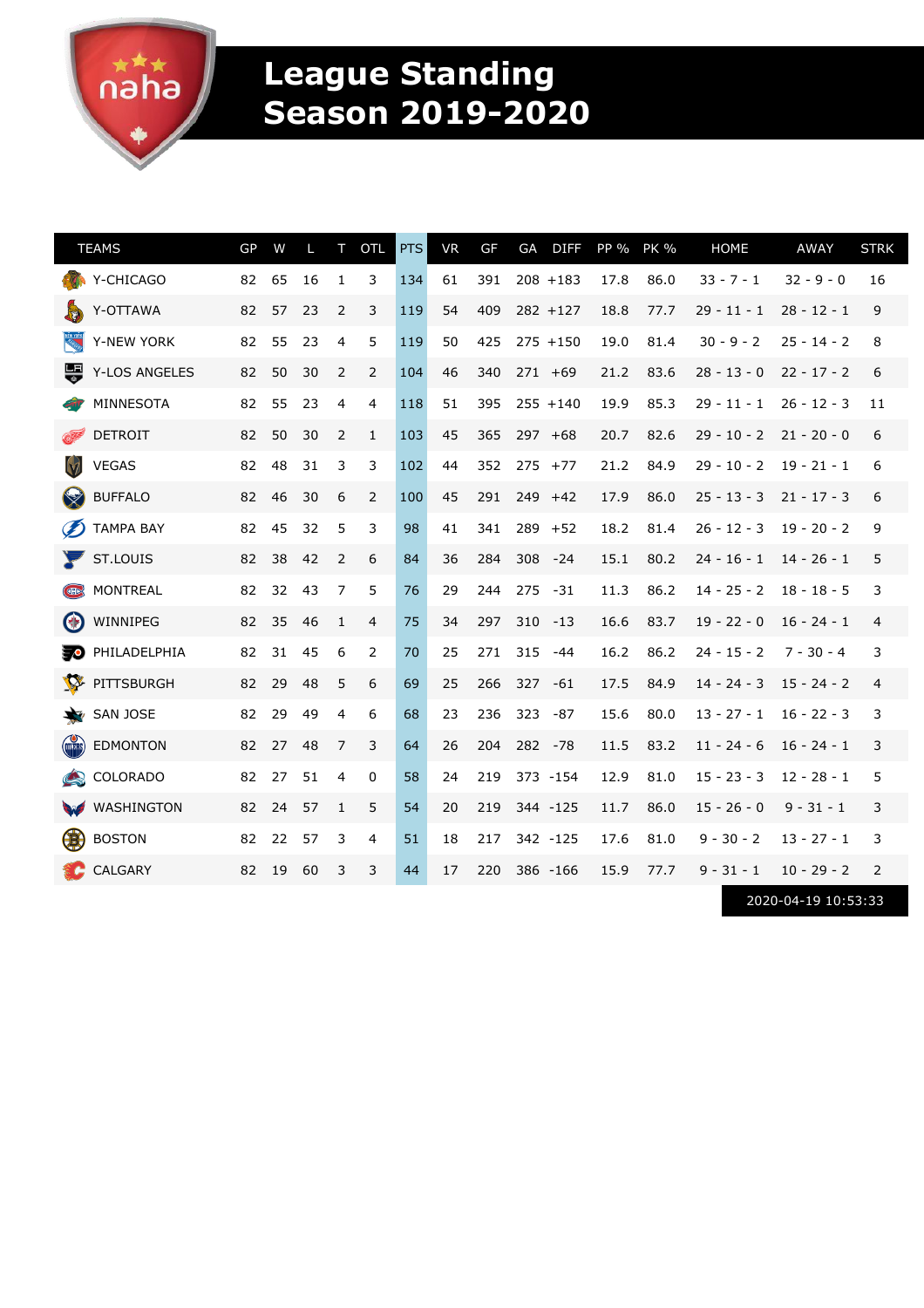

| <b>TEAMS</b>                           | GP | W        |    |                | <b>OTL</b>     | PTS | VR | GF  | GA          | <b>DIFF</b>   | PP % PK % |           | <b>HOME</b>                 | AWAY                       | <b>STRK</b>             |
|----------------------------------------|----|----------|----|----------------|----------------|-----|----|-----|-------------|---------------|-----------|-----------|-----------------------------|----------------------------|-------------------------|
| <b>READ</b><br>Y-OTTAWA                | 82 | 57       | 23 | $\mathcal{L}$  | 3              | 119 | 54 | 409 |             | $282 + 127$   | 18.8      | 77.7      | $29 - 11 - 1$               | $28 - 12 - 1$              | 9                       |
| NEW YORK<br>Y-NEW YORK                 |    | 82 55    | 23 | $\overline{4}$ | 5              | 119 | 50 |     |             | 425 275 +150  | 19.0      | 81.4      |                             | $30 - 9 - 2$ $25 - 14 - 2$ | 8                       |
| <b>DETROIT</b><br><b>RESERVE</b>       | 82 | 50       | 30 | $\overline{2}$ | $\overline{1}$ | 103 | 45 | 365 |             | $297 + 68$    | 20.7      | 82.6      | $29 - 10 - 2$ $21 - 20 - 0$ |                            |                         |
| <b>SERVICE STATE</b><br><b>BUFFALO</b> | 82 | 46       | 30 | - 6            | 2              | 100 | 45 | 291 |             | $249 + 42$    | 17.9      | 86.0      | $25 - 13 - 3$               | $21 - 17 - 3$              |                         |
| <b>D</b> TAMPA BAY                     |    | 82 45    | 32 | 5              | $\overline{3}$ | 98  | 41 |     |             | $341$ 289 +52 |           | 18.2 81.4 | $26 - 12 - 3$ 19 - 20 - 2   |                            | -9                      |
| <b>CB</b> MONTREAL                     |    | 82 32    | 43 | $\overline{7}$ | -5             | 76  | 29 | 244 | 275 -31     |               | 11.3      | 86.2      | $14 - 25 - 2$ $18 - 18 - 5$ |                            | $\overline{\mathbf{3}}$ |
| <b>D</b> PHILADELPHIA                  | 82 | 31       | 45 | - 6            | 2              | 70  | 25 |     | 271 315 -44 |               |           | 16.2 86.2 | $24 - 15 - 2$               | $7 - 30 - 4$               | 3                       |
| <b>A</b><br>PITTSBURGH                 |    | 82 29    | 48 | $-5$           | 6              | 69  | 25 | 266 |             | $327 - 61$    |           | 17.5 84.9 | $14 - 24 - 3$ $15 - 24 - 2$ |                            | $\overline{4}$          |
| WASHINGTON                             | 82 | 24       | 57 | $\overline{1}$ | 5              | 54  | 20 | 219 |             | 344 -125      | 11.7      | 86.0      | $15 - 26 - 0$               | $9 - 31 - 1$               | $\overline{3}$          |
| 48<br><b>BOSTON</b>                    |    | 82 22 57 |    | 3              | $\overline{4}$ | 51  | 18 |     |             | 217 342 -125  | 17.6      | 81.0      |                             | $9 - 30 - 2$ 13 - 27 - 1   | -3                      |



|              | <b>TEAMS</b>                   | GP | W     |      | $\top$                  | OTL            | <b>PTS</b> | <b>VR</b> | <b>GF</b>         | GA          |                | DIFF PP % PK % |           | <b>HOME</b>                 | AWAY          | <b>STRK</b>    |
|--------------|--------------------------------|----|-------|------|-------------------------|----------------|------------|-----------|-------------------|-------------|----------------|----------------|-----------|-----------------------------|---------------|----------------|
|              | Y-CHICAGO                      | 82 | 65    | 16   | 1                       | 3              | 134        | 61        | 391               |             | $208 + 183$    | 17.8           | 86.0      | $33 - 7 - 1$                | $32 - 9 - 0$  | 16             |
| 專            | Y-LOS ANGELES                  | 82 | 50    | 30   | 2                       | 2              | 104        | 46        | 340 271 +69       |             |                |                | 21.2 83.6 | $28 - 13 - 0$ $22 - 17 - 2$ |               | - 6            |
| <b>COTTY</b> | MINNESOTA                      |    | 82 55 | 23   | $\overline{4}$          | $\overline{4}$ | 118        | 51        |                   |             | $395$ 255 +140 | 19.9           | 85.3      | $29 - 11 - 1$               | $26 - 12 - 3$ | - 11           |
|              | <b>VEGAS</b>                   | 82 | 48    | 31   | $\overline{\mathbf{3}}$ | $\overline{3}$ | 102        | 44        | $352$ $275$ $+77$ |             |                | 21.2           | 84.9      | $29 - 10 - 2$               | $19 - 21 - 1$ | -6             |
|              | $\blacktriangleright$ ST.LOUIS | 82 | 38    | 42 2 |                         | 6              | 84         | 36        |                   | 284 308 -24 |                |                | 15.1 80.2 | $24 - 16 - 1$ $14 - 26 - 1$ |               | -5             |
|              | (*) WINNIPEG                   | 82 | 35    | 46   | $\overline{1}$          | $\overline{4}$ | 75         | 34        | 297               |             | $310 - 13$     |                | 16.6 83.7 | $19 - 22 - 0$ $16 - 24 - 1$ |               | $\overline{4}$ |
|              | SAN JOSE                       | 82 | 29    | 49   | $\overline{4}$          | 6              | 68         | 23        | 236               | 323 -87     |                | 15.6           | 80.0      | $13 - 27 - 1$ $16 - 22 - 3$ |               | $\overline{3}$ |
|              | <b>EDMONTON</b>                | 82 | 27    | 48   | 7 <sup>2</sup>          | 3              | 64         | 26        | 204               |             | 282 - 78       |                | 11.5 83.2 | $11 - 24 - 6$ $16 - 24 - 1$ |               | 3              |
|              | COLORADO                       | 82 | 27    | 51   | $\overline{4}$          | $\Omega$       | 58         | 24        | 219               |             | 373 - 154      | 12.9           | 81.0      | $15 - 23 - 3$ $12 - 28 - 1$ |               | -5             |
|              | <b>C</b> CALGARY               | 82 | 19    | 60   | -3                      | 3              | 44         | 17        | 220               |             | $386 - 166$    | 15.9           | 77.7      | $9 - 31 - 1$                | $10 - 29 - 2$ | 2              |